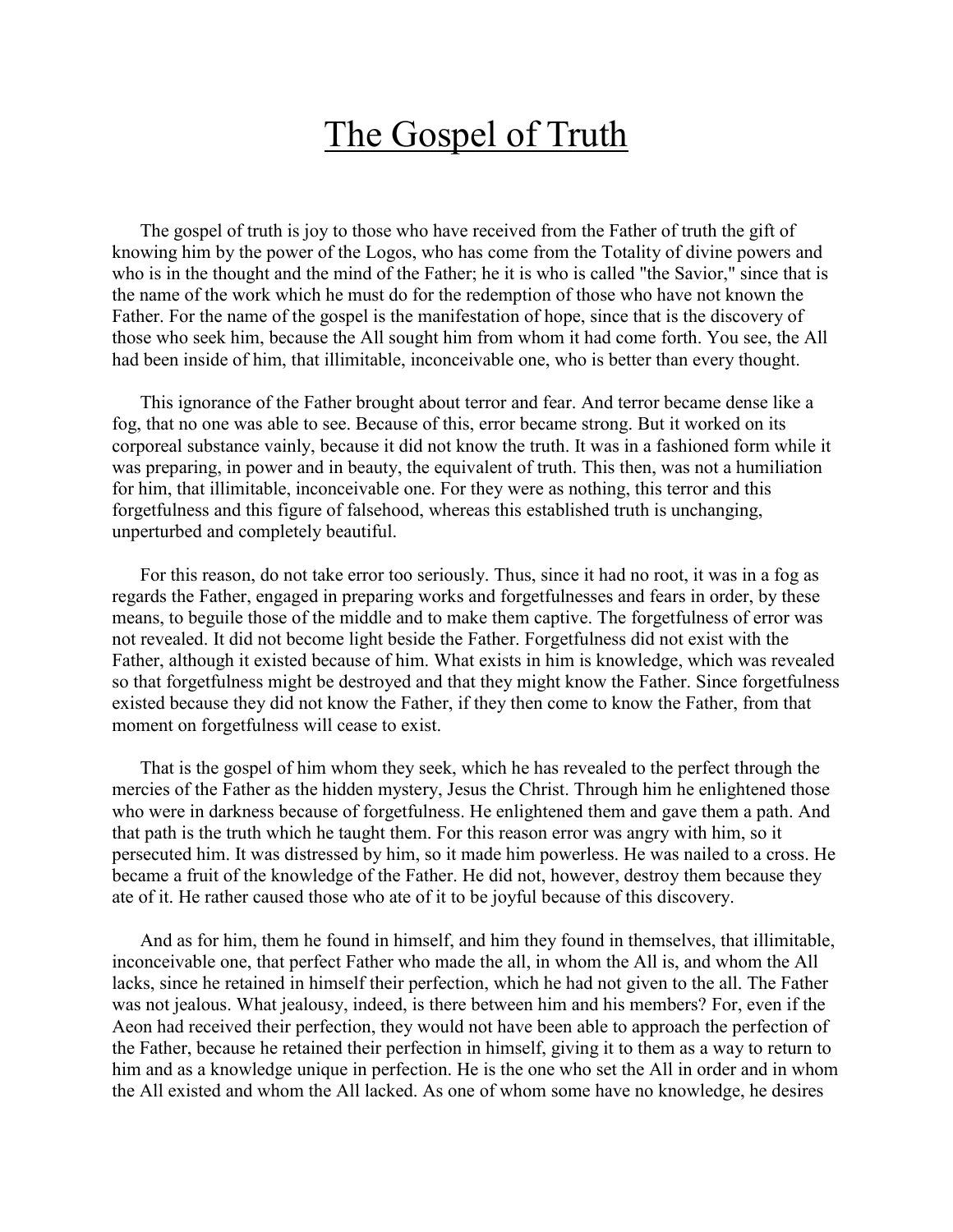that they know him and that they love him. For what is it that the All lacked, if not the knowledge of the Father?

He became a guide, quiet and in leisure. In the middle of a school he came and spoke the Word, as a teacher. Those who were wise in their own estimation came to put him to the test. But he discredited them as empty-headed people. They hated him because they really were not wise men. After all these came also the little children, those who possess the knowledge of the Father. When they became strong they were taught the aspects of the Father's face. They came to know and they were known. They were glorified and they gave glory. In their heart, the living book of the Living was manifest, the book which was written in the thought and in the mind of the Father and, from before the foundation of the All, is in that incomprehensible part of him.

This is the book which no one found possible to take, since it was reserved for him who will take it and be slain. No one was able to be manifest from those who believed in salvation as long as that book had not appeared. For this reason, the compassionate, faithful Jesus was patient in his sufferings until he took that book, since he knew that his death meant life for many. Just as in the case of a will which has not yet been opened, for the fortune of the deceased master of the house is hidden, so also in the case of the All which had been hidden as long as the Father of the All was invisible and unique in himself, in whom every space has its source. For this reason Jesus appeared. He took that book as his own. He was nailed to a cross. He affixed the edict of the Father to the cross.

Oh, such great teaching! He abases himself even unto death, though he is clothed in eternal life. Having divested himself of these perishable rags, he clothed himself in incorruptibility, which no one could possibly take from him. Having entered into the empty territory of fears, he passed before those who were stripped by forgetfulness, being both knowledge and perfection, proclaiming the things that are in the heart of the Father, so that he became the wisdom of those who have received instruction. But those who are to be taught, the living who are inscribed in the book of the living, learn for themselves, receiving instructions from the Father, turning to him again.

Since the perfection of the All is in the Father, it is necessary for the All to ascend to him. Therefore, if one has knowledge, he gets what belongs to him and draws it to himself. For he who is ignorant, is deficient, and it is a great deficiency, since he lacks that which will make him perfect. Since the perfection of the All is in the Father, it is necessary for the All to ascend to him and for each one to get the things which are his. He registered them first, having prepared them to be given to those who came from him.

Those whose name he knew first were called last, so that the one who has knowledge is he whose name the Father has pronounced. For he whose name has not been spoken is ignorant. Indeed, how shall one hear if his name has not been uttered? For he who remains ignorant until the end is a creature of forgetfulness and will perish with it. If this is not so, why have these wretches no name, why do they have no sound? Hence, if one has knowledge, he is from above. If he is called, he hears, he replies, and he turns toward him who called him and he ascends to him and he knows what he is called. Since he has knowledge, he does the will of him who called him. He desires to please him and he finds rest. He receives a certain name. He who thus is going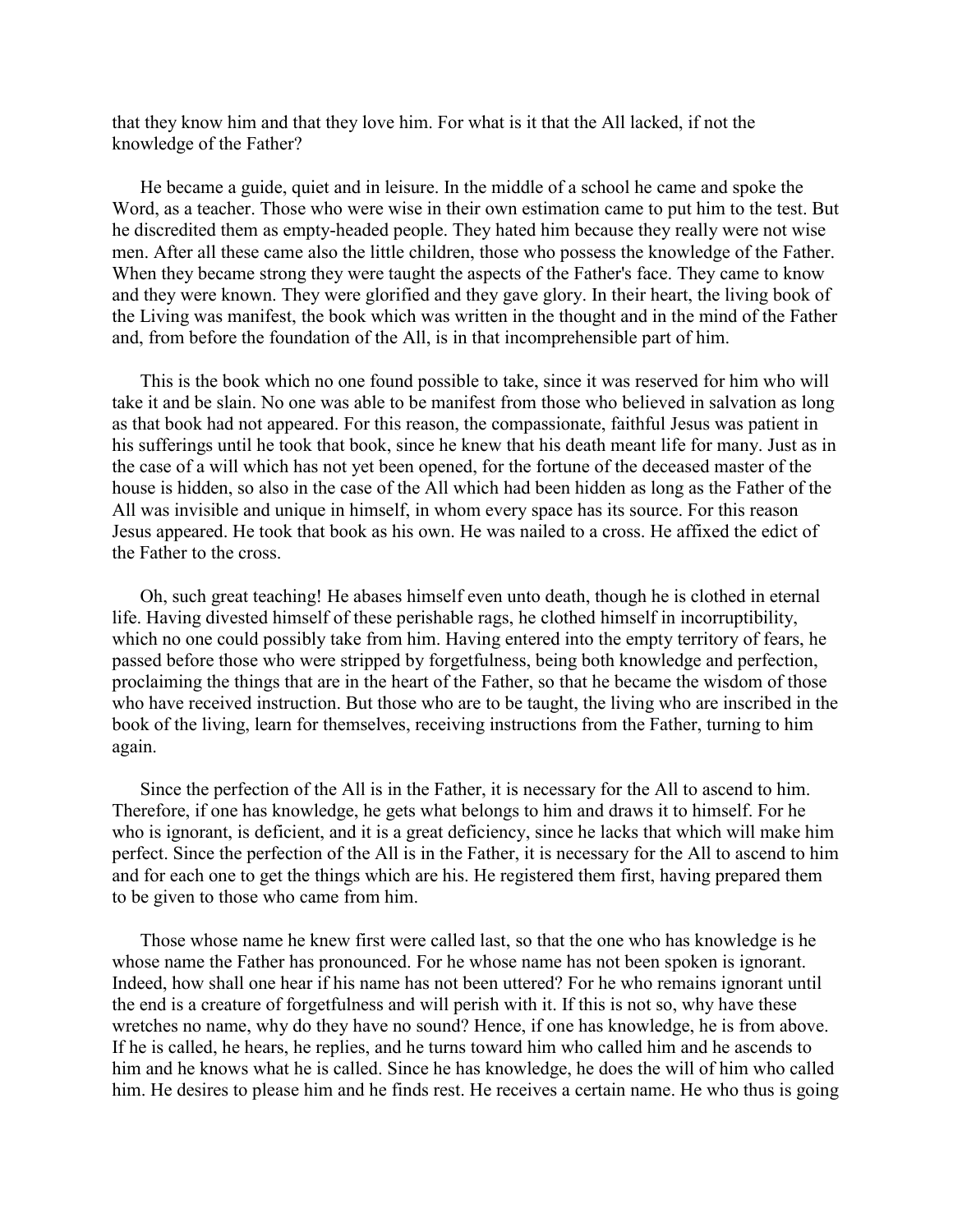to have knowledge knows whence he came and whither he is going. He knows it as a person who, having become intoxicated, has turned from his drunkenness and having come to himself, has restored what is his own.

He has turned many from error. He went before them to their own places, from which they departed when they erred because of the depth of him who surrounds every place, whereas there is nothing which surrounds him. It was a great wonder that they were in the Father without knowing him and that they were able to leave on their own, since they were not able to contain him and know him in whom they were, for indeed his will had not come forth from him. For he revealed it as a knowledge with which all its emanations agree, namely, the knowledge of the living book which he revealed to the Living natures of the ages at last as his letters, displaying to them that these are not merely vowels nor consonants, so that one may read them and think of something void of meaning; on the contrary, they are letters which convey the truth. They are pronounced only when they are known. Each letter is a perfect truth like a perfect book, for they are letters written by the hand of the unity, since the Father wrote them for the Living natures of the ages, so that they by means of his letters might come to know the Father.

While his wisdom mediates on the logos, and since his teaching expresses it, his knowledge has been revealed. His honor is a crown upon it. Since his joy agrees with it, his glory exalted it. It has revealed his image. It has obtained his rest. His love took bodily form around it. His trust embraced it. Thus the logos of the Father goes forth into the All, being the fruit of his heart and expression of his will. It supports the All. It chooses and also takes the form of the All, purifying it, and causing it to return to the Father and to the Mother, Jesus of the utmost sweetness. The Father opens his bosom, but his bosom is the Holy Spirit. He reveals his hidden self which is his son, so that through the compassion of the Father the Living natures of the ages may know him, end their wearying search for the Father and rest themselves in him, knowing that this is rest. After he had filled what was incomplete, he did away with form. The form of it is the world, that which it served. For where there is envy and strife, there is an incompleteness; but where there is unity, there is completeness. Since this incompleteness came about because they did not know the Father, so when they know the Father, incompleteness, from that moment on, will cease to exist. As one's ignorance disappears when he gains knowledge, and as darkness disappears when light appears, so also incompleteness is eliminated by completeness. Certainly, from that moment on, form is no longer manifest, but will be dissolved in fusion with unity. For now their works lie scattered. In time unity will make the spaces complete. By means of unity each one will understand itself. By means of knowledge it will purify itself of diversity with a view towards unity, devouring matter within itself like fire and darkness by light, death by life.

Certainly, if these things have happened to each one of us, it is fitting for us, surely, to think about the All so that the house may be holy and silent for unity. Like people who have moved from a neighborhood, if they have some dishes around which are not good, they usually break them. Nevertheless the householder does not suffer a loss, but rejoices, for in the place of these defective dishes there are those which are completely perfect. For this is the judgement which has come from above and which has judged every person, a drawn two-edged sword cutting on this side and that. When it appeared, I mean, the Logos, who is in the heart of those who pronounce it - it was not merely a sound but it has become a body - a great disturbance occurred among the dishes, for some were emptied, others filled: some were provided for, others were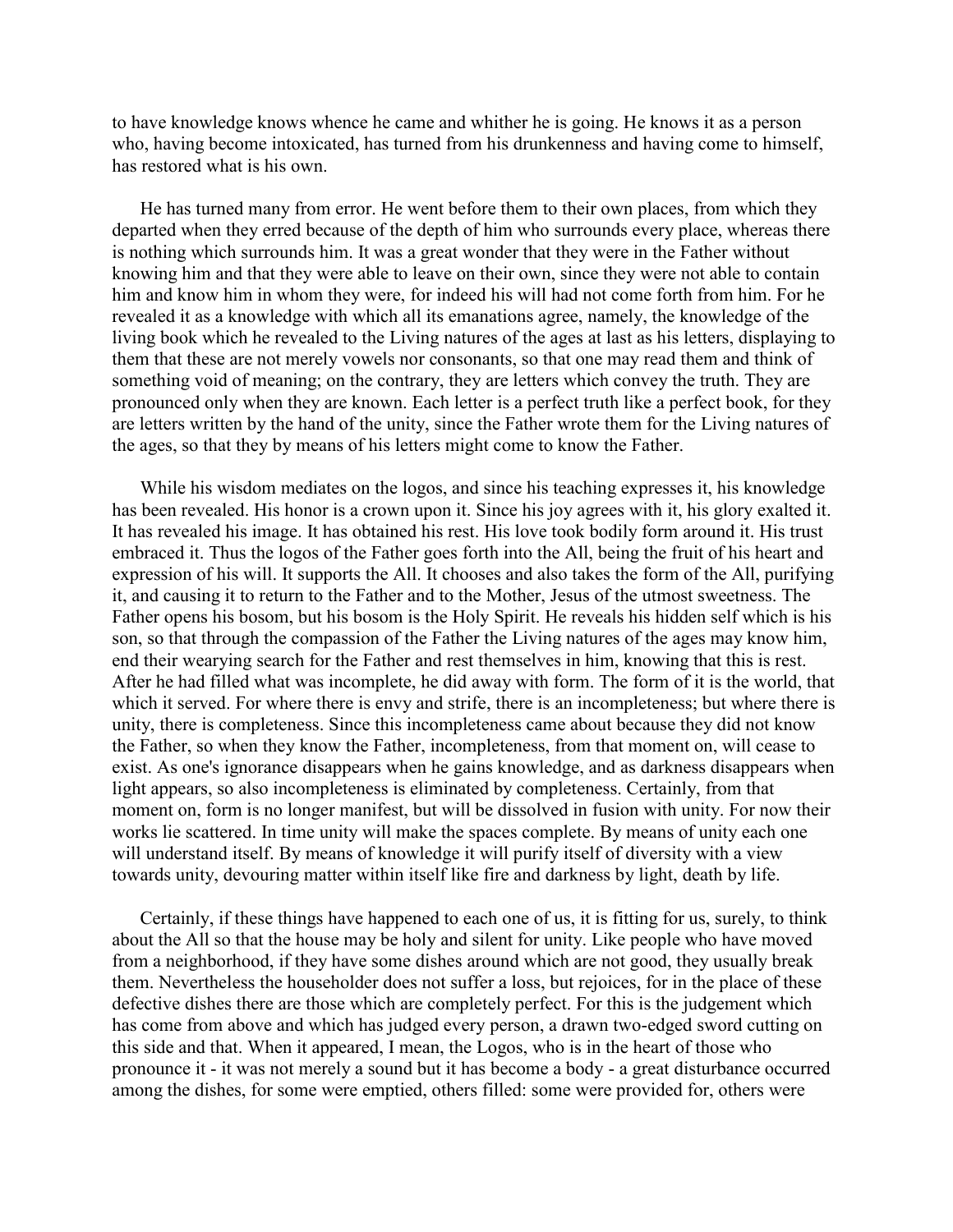removed; some were purified, still others were broken. All the spaces were shaken and disturbed for they had no composure nor stability. Error was disturbed not knowing what it should do. It was troubled; it lamented, it was beside itself because it did not know anything. When knowledge, which is its abolishment, approached it with all its emanations, error is empty, since there is nothing in it. Truth appeared; all its emanations recognized it. They actually greeted the Father with a power which is complete and which joins them with the Father. For each one loves truth because truth is the mouth of the Father. His tongue is the Holy Spirit, who joins him to truth attaching him to the mouth of the Father by his tongue at the time he shall receive the Holy Spirit.

This is the manifestation of the Father and his revelation to his Living natures of the ages. He revealed his hidden self and explained it. For who is it who exists if it is not the Father himself? All the spaces are his emanations. They knew that they stem from him as children from a perfect man. They knew that they had not yet received form nor had they yet received a name, every one of which the Father produces. If they at that time receive form of his knowledge, though they are truly in him, they do not know him. But the Father is perfect. He knows every space which is within him. If he pleases, he reveals anyone whom he desires by giving him a form and by giving him a name; and he does give him a name and cause him to come into being. Those who do not yet exist are ignorant of him who created them. I do not say, then, that those who do not yet exist are nothing. But they are in him who will desire that they exist when he pleases, like the event which is going to happen. On the one hand, he knows, before anything is revealed, what he will produce. On the other hand, the fruit which has not yet been revealed does not know anything, nor is it anything either. Thus each space which, on its part, is in the Father comes from the existent one, who, on his part, has established it from the nonexistent. He who does not exist at all, will never exist.

What, then, is that which he wants him to think? "I am like the shadows and phantoms of the night." When morning comes, this one knows that the fear which he had experienced was nothing. Thus they were ignorant of the Father; he is the one whom they did not see. Since there had been fear and confusion and a lack of confidence and doublemindedness and division, there were many illusions which were conceived by him, the foregoing, as well as empty ignorance as if they were fast asleep and found themselves a prey to troubled dreams. Either there is a place to which they flee, or they lack strength as they come, having pursued unspecified things. Either they are involved in inflicting blows, or they themselves receive bruises. Either they are falling from high places, or they fly off through the air, though they have no wings at all. Other times, it is as if certain people were trying to kill them, even though there is no one pursuing them; or, they themselves are killing those beside them, for they are stained by their blood. Until the moment when they who are passing through all these things - I mean they who have experienced all these confusions - awake, they see nothing because the dreams were nothing. It is thus that they who cast ignorance from them as sheep do not consider it to be anything, nor regard its properties to be something real, but they renounce them like a dream in the night and they consider the knowledge of the Father to be the dawn. It is thus that each one has acted, as if he were asleep, during the time when he was ignorant and thus he comes to understand, as if he were awakening. And happy is the man who comes to himself and awakens. Indeed, blessed is he who has opened the eyes of the blind.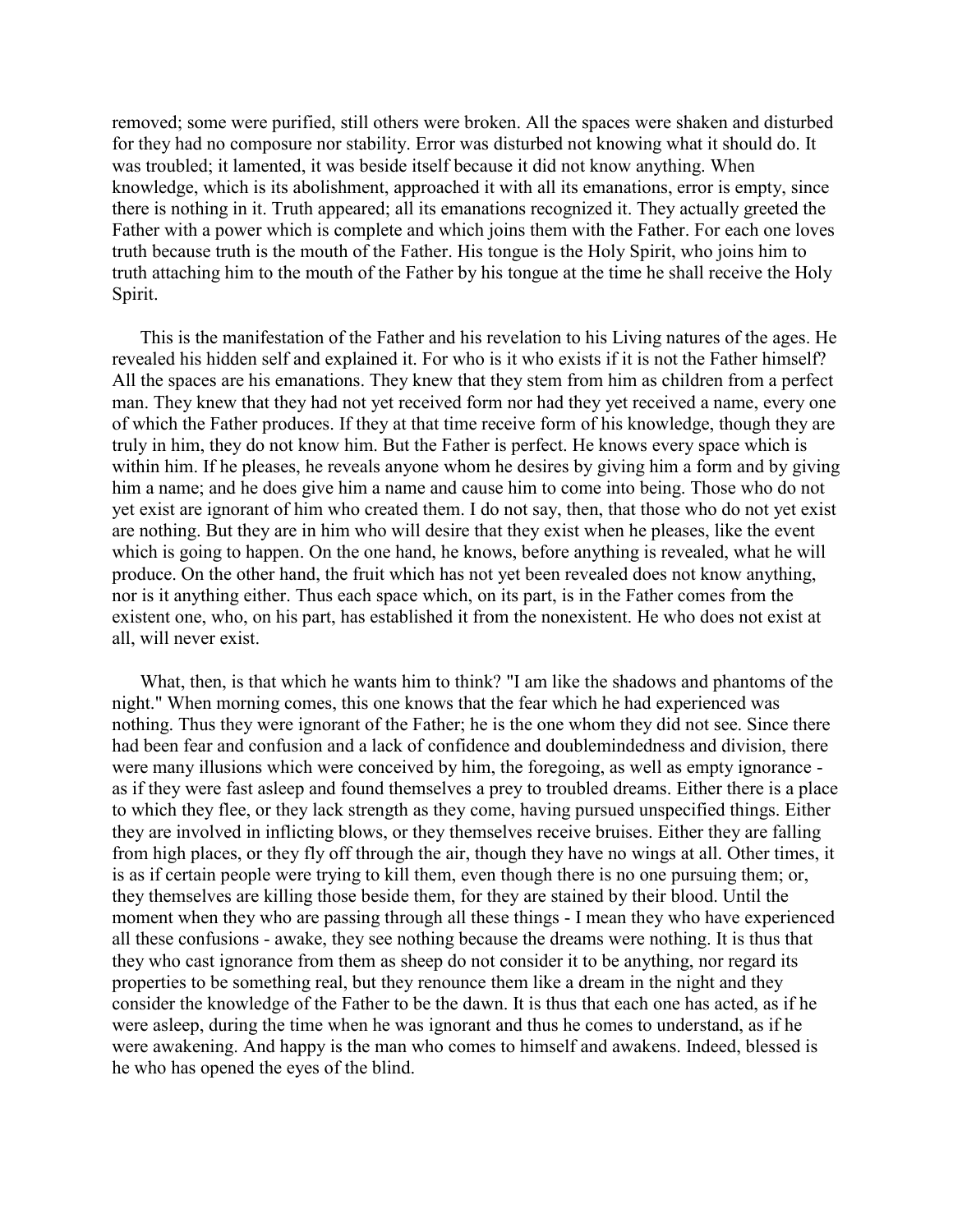And the Spirit came to him in haste when it raised him. Having given its hand to the one lying prone on the ground, it placed him firmly on his feet, for he had not yet stood up. He gave them the means of knowing the knowledge of the Father and the revelation of his son. For when they saw it and listened to it, he permitted them to take a taste of and to smell and to grasp the beloved son.

He appeared, informing them of the Father, the illimitable one. He inspired them with that which is in the mind, while doing his will. Many received the light and turned towards him. But material men were alien to him and did not discern his appearance nor recognize him. For he came in the likeness of flesh and nothing blocked his way because it was incorruptible and unrestrainable. Moreover, while saying new things, speaking about what is in the heart of the Father, he proclaimed the faultless word. Light spoke through his mouth, and his voice brought forth life. He gave them thought and understanding and mercy and salvation and the Spirit of strength derived from the limitlessness of the Father and sweetness. He caused punishments and scourgings to cease, for it was they which caused many in need of mercy to astray from him in error and in chains - and he mightily destroyed them and derided them with knowledge. He became a path for those who went astray and knowledge to those who were ignorant, a discovery for those who sought, and a support for those who tremble, a purity for those who were defiled.

He is the shepherd who left behind the ninety-nine sheep which had not strayed and went in search of that one which was lost. He rejoiced when he had found it. For ninety-nine is a number of the left hand, which holds it. The moment he finds the one, however, the whole number is transferred to the right hand. Thus it is with him who lacks the one, that is, the entire right hand which attracts that in which it is deficient, seizes it from the left side and transfers it to the right. In this way, then, the number becomes one hundred. This number signifies the Father.

He labored even on the Sabbath for the sheep which he found fallen into the pit. He saved the life of that sheep, bringing it up from the pit in order that you may understand fully what that Sabbath is, you who possess full understanding. It is a day in which it is not fitting that salvation be idle, so that you may speak of that heavenly day which has no night and of the sun which does not set because it is perfect. Say then in your heart that you are this perfect day and that in you the light which does not fail dwells.

Speak concerning the truth to those who seek it and of knowledge to those who, in their error, have committed sin. Make sure-footed those who stumble and stretch forth your hands to the sick. Nourish the hungry and set at ease those who are troubled. Foster men who love. Raise up and awaken those who sleep. For you are this understanding which encourages. If the strong follow this course, they are even stronger. Turn your attention to yourselves. Do not be concerned with other things, namely, that which you have cast forth from yourselves, that which you have dismissed. Do not return to them to eat them. Do not be moth-eaten. Do not be wormeaten, for you have already shaken it off. Do not be a place of the devil, for you have already destroyed him. Do not strengthen your last obstacles, because that is reprehensible. For the lawless one is nothing. He harms himself more than the law. For that one does his works because he is a lawless person. But this one, because he is a righteous person, does his works among others. Do the will of the Father, then, for you are from him.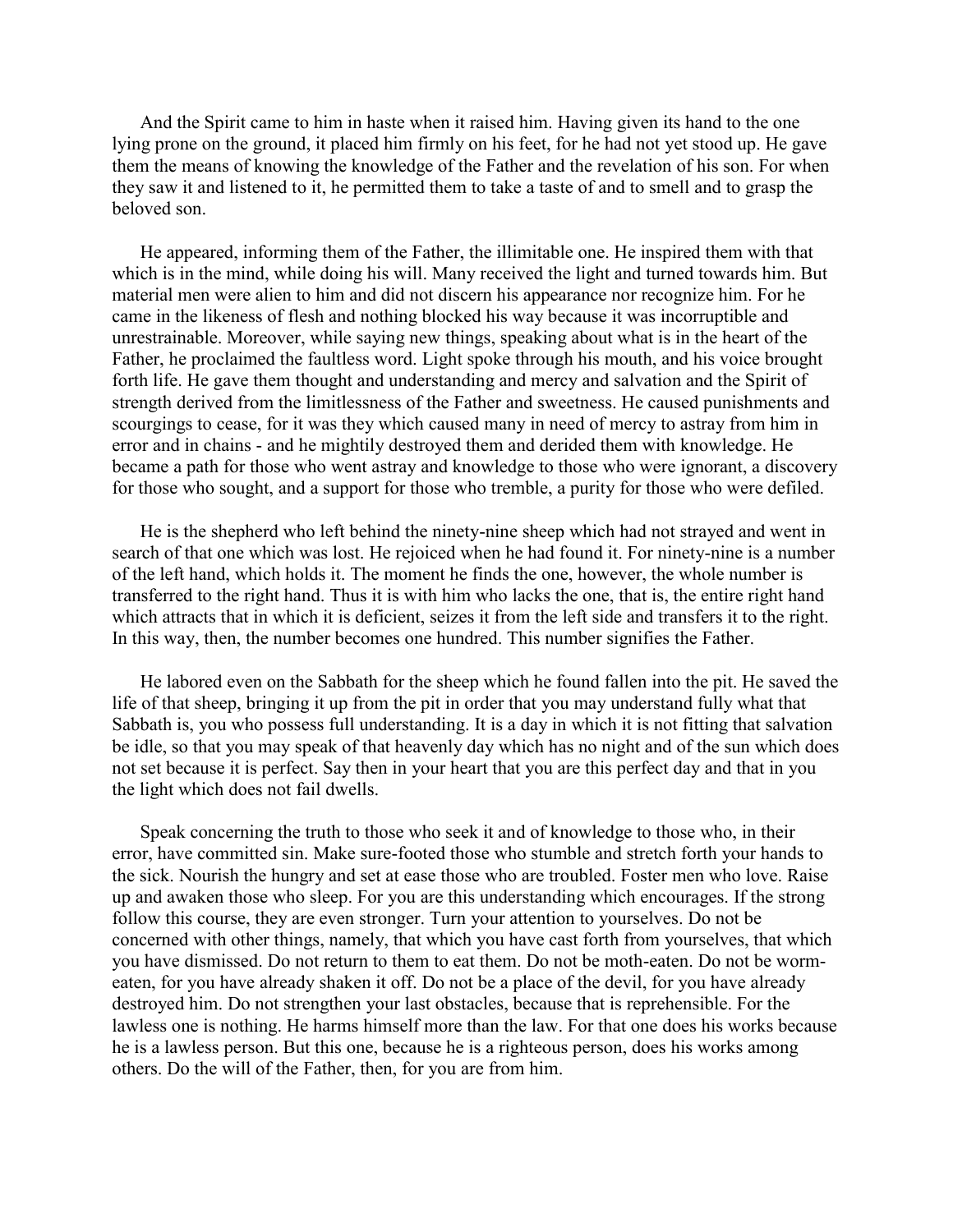For the Father is sweet and his will is good. He knows the things that are yours, so that you may rest yourselves in them. For by the fruits one knows the things that are yours, that they are the children of the Father, and one knows his aroma, that you originate from the grace of his countenance. For this reason, the Father loved his aroma; and it manifests itself in every place; and when it is mixed with matter, he gives his aroma to the light; and into his rest he causes it to ascend in every form and in every sound. For there are no nostrils which smell the aroma, but it is the Spirit which possesses the sense of smell and it draws it for itself to itself and sinks into the aroma of the Father. He is, indeed, the place for it, and he takes it to the place from which it has come, in the first aroma which is cold. It is something in a psychic form, resembling cold water which is [in such manner] since it is in soil which is not hard, of which those who see it think, "It is earth." Afterwards, it becomes soft again. If a breath is taken, it is usually hot. The cold aromas, then, are from the division. For this reason, God came and destroyed the division and he brought the hot Totality of divine powers of love, so that the cold may not return, but the unity of the Perfect Thought prevail.

This is the word of the Gospel of the finding of the Totality of divine powers for those who wait for the salvation which comes from above. When their hope, for which they are waiting, is waiting - they whose likeness is the light in which there is no shadow, then at that time the Totality of divine powers is about to come. The deficiency of matter, however, is not because of the limitlessness of the Father who comes at the time of the deficiency. And yet no one is able to say that the incorruptible One will come in this manner. But the depth of the Father is increasing, and the thought of error is not with him. It is a matter of falling down and a matter of being readily set upright at the finding of that one who has come to him who will turn back.

For this turning back is called "repentance". For this reason, incorruption has breathed. It followed him who has sinned in order that he may find rest. For forgiveness is that which remains for the light in the deficiency, the word of the totality of divine powers. For the physician hurries to the place in which there is sickness, because that is the desire which he has. The sick man is in a deficient condition, but he does not hide himself because the physician possesses that which he lacks. In this manner the deficiency is filled by the Totality of divine powers, which has no deficiency, which has given itself out in order to fill the one who is deficient, so that grace may take him, then, from the area which is deficient and has no grace. Because of this a diminishing occurred in the place which there is no grace, the area where the one who is small, who is deficient, is taken hold of.

He revealed himself as a Totality of divine powers, i.e., the finding of the light of truth which has shined towards him, because he is unchangeable. For this reason, they who have been troubled speak about Christ in their midst so that they may receive a return and he may anoint them with the ointment. The ointment is the pity of the Father, who will have mercy on them. But those whom he has anointed are those who are perfect. For the filled vessels are those which are customarily used for anointing. But when an anointing is finished, the vessel is usually empty, and the cause of its deficiency is the consumption of its ointment. For then a breath is drawn only through the power which he has. But the one who is without deficiency - one does not trust anyone beside him nor does one pour anything out. But that which is the deficient is filled again by the perfect Father. He is good. He knows his plantings because he is the one who has planted them in his Paradise. And his Paradise is his place of rest.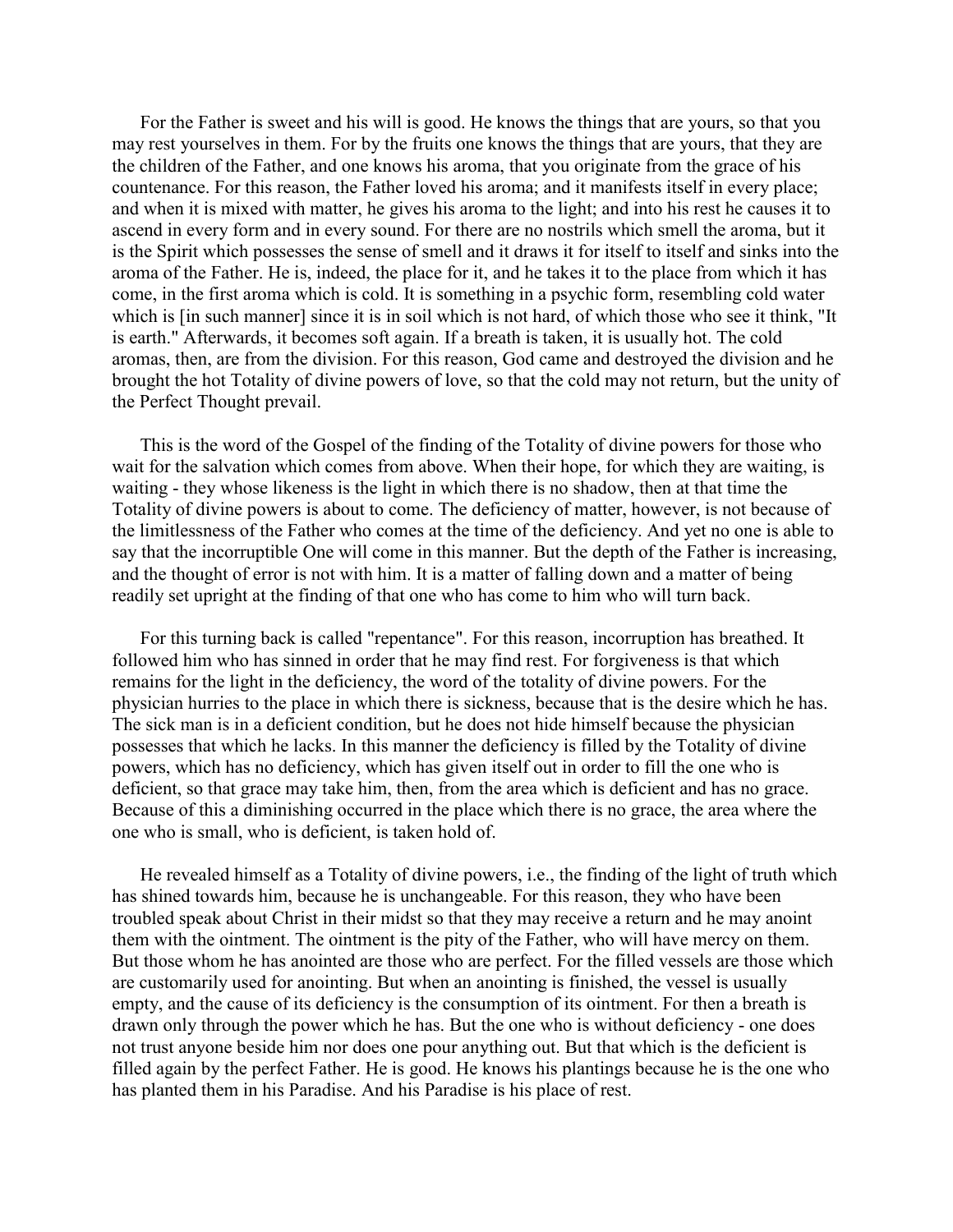This is the perfection in the thought of the Father and these are the words of his reflection. Each one of his words is the work of his will alone, in the revelation of his Logos. Since they were in the depth of his mind, the Logos, who was the first to come forth, caused them to appear, along with an intellect which speaks the unique word by means of a silent grace. It was called "thought," since they were in it before becoming manifest. It happened, then, that it was the first to come forth - at the moment pleasing to the will of him who desired it; and it is in the will that the Father is at rest and with which he is pleased. Nothing happens without him, nor does anything occur without the will of the Father. But his will is incomprehensible. His will is his mark, but no one can know it, nor is it possible for them to concentrate on it in order to possess it. But that which he wishes takes place at the moment he wishes it - even if the view does not please anyone: it is God`s will. For the Father knows the beginning of them all as well as their end. For when their end arrives, he will question them to their faces. The end, you see, is the recognition of him who is hidden, that is, the Father, from whom the beginning came forth and to whom will return all who have come from him. For they were made manifest for the glory and the joy of his name.

And the name of the Father is the Son. It is he who, in the beginning, gave a name to him who came forth from him - he is the same one - and he begat him for a son. He gave him his name which belonged to him - he, the Father, who possesses everything which exists around him. He possess the name; he has the son. It is possible for them to see him. The name, however, is invisible, for it alone is the mystery of the invisible about to come to ears completely filled with it through the Father's agency. Moreover, as for the Father, his name is not pronounced, but it is revealed through a son. Thus, then, the name is great.

Who, then, has been able to pronounce a name for him, this great name, except him alone to whom the name belongs and the sons of the name in whom the name of the Father is at rest, and who themselves in turn are at rest in his name, since the Father has no beginning? It is he alone who engendered it for himself as a name in the beginning before he had created the Living natures of the ages, that the name of the Father should be over their heads as a lord - that is, the real name, which is secure by his authority and by his perfect power. For the name is not drawn from lexicons nor is his name derived from common name-giving, But it is invisible. He gave a name to himself alone, because he alone saw it and because he alone was capable of giving himself a name. For he who does not exist has no name. For what name would one give him who did not exist? Nevertheless, he who exists also with his name and he alone knows it, and to him alone the Father gave a name. The Son is his name. He did not, therefore, keep it secretly hidden, but the son came into existence. He himself gave a name to him. The name, then, is that of the Father, just as the name of the Father is the Son. For otherwise, where would compassion find a name - outside of the Father? But someone will probably say to his companion, "Who would give a name to someone who existed before himself, as if, indeed, children did not receive their name from one of those who gave them birth?"

Above all, then, it is fitting for us to think this point over: What is the name? It is the real name. It is, indeed, the name which came from the Father, for it is he who owns the name. He did not, you see, get the name on loan, as in the case of others because of the form in which each one of them is going to be created. This, then, is the authoritative name. There is no one else to whom he has given it. But it remained unnamed, unuttered, 'till the moment when he, who is